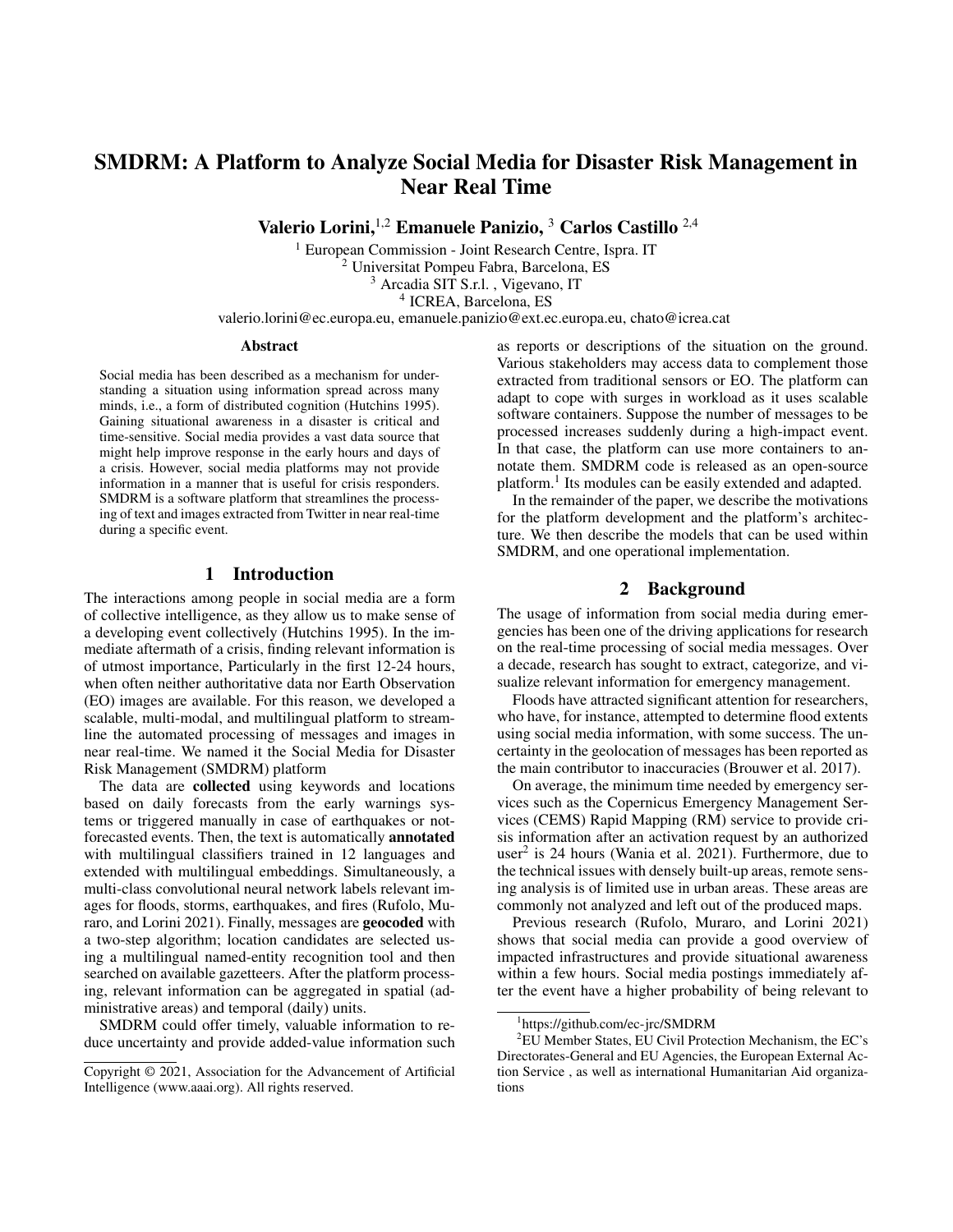the event's detection and damage assessment process, and may contain less noise than later messages. This, according to practitioners, is helpful to crisis managers while waiting for EO products such as the ones by Copernicus Mapping<sup>3</sup>.

### 3 Platform Description

# 3.1 Concepts

A data point is a dictionary, typically represented in JSON format, composed of a specific set of fields described in Table 1.

| Field                    | Description                                                                                                                                |
|--------------------------|--------------------------------------------------------------------------------------------------------------------------------------------|
| id<br>created at<br>text | Unique identifier<br>The date and time at which the data point is created<br>The textual information to be annotated and/or geo<br>located |

Table 1: Mandatory fields for processing data points

To annotate is assigning a probability score to a data point's 'text' field. This is a float number between 0 and 1, representing the likelihood that the textual information in the 'text' field is of a specified category.

A Directed Acyclic Graph (DAG) represents a workflow of coded instructions, which we represent within the Airflow framework.<sup>4</sup> A DAG specifies the workflow as a set of repeatable coded rules, including dependencies between tasks, the order to execute them, and other instructions required to run a data pipeline.

A task is the smallest component of a pipeline. Each task must produce the same result every time it is executed on a defined dataset. It executes a specific logic, be it fetching data, running analysis, triggering other systems, or more.

SMDRM is a Python-based data pipeline application for processing social media data points. The goal of SMDRM is to provide an enriched version of the input data shown in Table 2 that can be further analyzed and visualized.

#### 3.2 Scalability Requirements

SMDRM application is Docker Compose<sup>5</sup> based. A running Docker daemon and docker-compose software are required. Considering a minimal configuration intended to run on a single machine, the workstation minimum requirements are:

- 8 CPUs
- 12 GB free memory
- 10 GB free disk storage
- access to public docker registry

Suppose multiple servers are available, or SMDRM is deployed in a production environment. In that case, we recommend setting up an orchestrated solution that runs on several machines. In that case, Docker Swarm<sup>6</sup> may be the easiest way, as it is configurable via settings files.

### 3.3 Architecture

The main components of SMDRM are:

- Docker ensures consistency, reproducibility, and portability across Operating Systems.
- Annotators annotate disaster types and impacts, and writes information in datapoints.
- Geocoder extract place names from text, looks for candidates in gazetteer and and writes information in datapoints.
- Apache Airflow authors, schedules, and monitors workflows as Directed Acyclic Graphs (DAGs) of tasks in an automated, and distributed manner.



Figure 1: SMDRM architecture

The expected format of the input data is a zipfile archive. The zipfile should contain at least one Newline Delimited JSON (NDJSON) file. The NDJSON files must be located in the root of the zipfile archive. There must be a datapoint for each new line in the files compressed in the zipfile archive. The datapoint, including all required fields, can also be wrapped inside a tweetfield. This is a template typically applied to keep the original record when data is transformed.

| Field                   | Description                                                |  |  |  |  |
|-------------------------|------------------------------------------------------------|--|--|--|--|
| annotation              | Annotation scores placeholder.                             |  |  |  |  |
| place                   | Geographic attribures placeholder.                         |  |  |  |  |
| place.candidates        | place candidates returned by NER.                          |  |  |  |  |
| place.meta              | Metadata of place candidates<br>matched against gazetteer. |  |  |  |  |
| place.meta.city_name    | Name of the city.                                          |  |  |  |  |
| place.meta.country_name | Name of the Country.                                       |  |  |  |  |
| place.meta.country_code | Alpha-3 code ISO for Country.                              |  |  |  |  |
| place.meta.latitude     | Latitude of the place candidate                            |  |  |  |  |
|                         | matched against gazetteer.                                 |  |  |  |  |
| place.meta.longitude    | Longitude of the place candidate                           |  |  |  |  |
|                         | matched against gazetteer.                                 |  |  |  |  |
| place.meta.region_id    | The region identifier.                                     |  |  |  |  |
| place.meta.region_name  | The region name.                                           |  |  |  |  |
| text_clean              | Normalized textual information                             |  |  |  |  |

Table 2: Fields added during data points processing

### 4 Filtering, classification, and geocoding

#### 4.1 Filtering (E.g., Floods)

We use a supervised binary classification setup. The positive class comprised all messages indicating that a specific type of event (i.e. flood, wildfire, earthquake) is happening or is about to happen. Our work does not require semantic resources. We only leverage pre-trained encoders for multilingual modeling. They can be used to perform multilingual classification using embeddings that are aligned across

<sup>3</sup> https://emergency.copernicus.eu/mapping/ems/cems-week-2021-conclusions-community-insights-and-service-evolutions

<sup>4</sup> https://airflow.apache.org/

<sup>5</sup> https://www.docker.com/

<sup>6</sup> https://docs.docker.com/engine/swarm/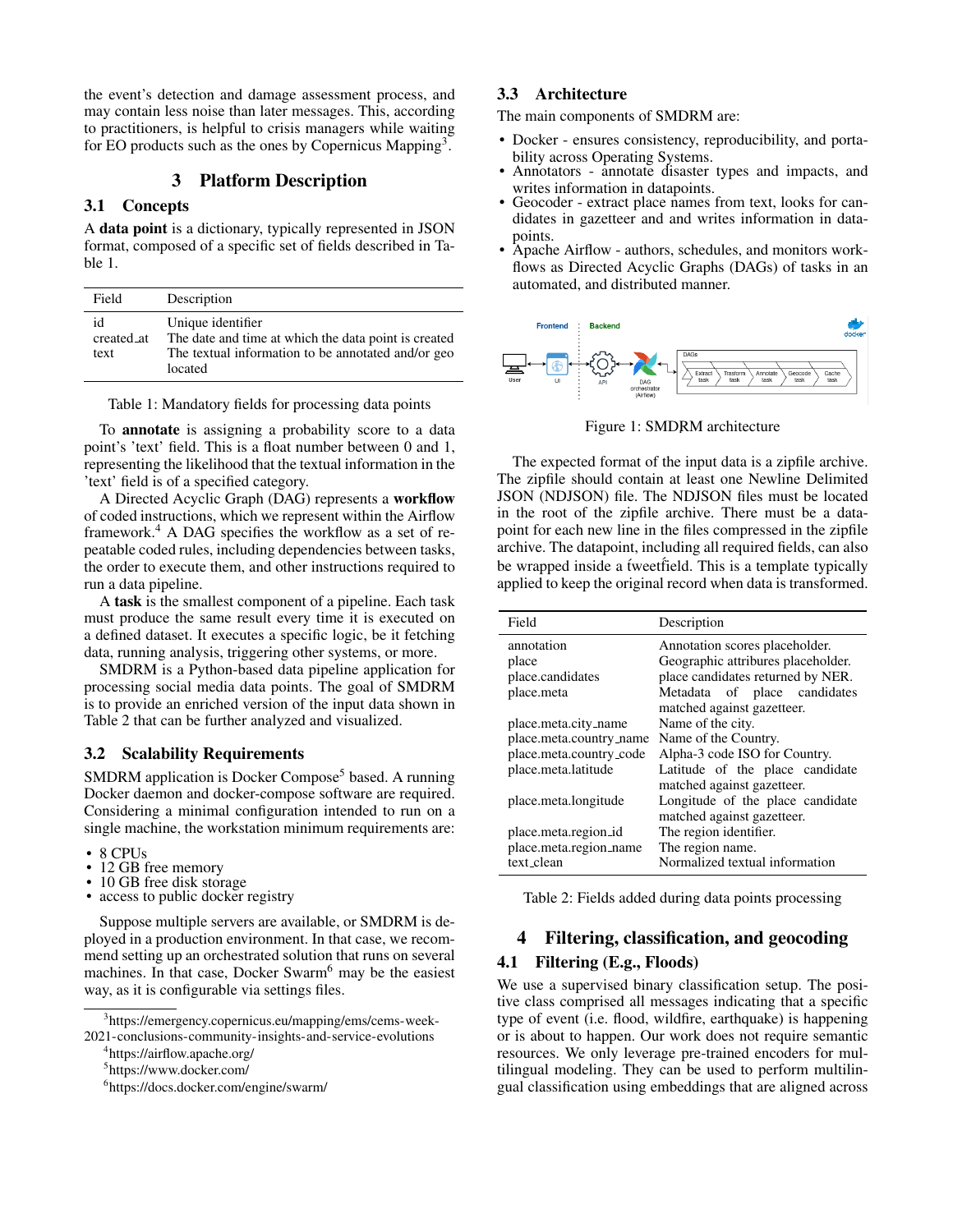languages(Conneau et al. 2017). We can use labeled data in a set of available languages to bootstrap a binary classifier for a new language for which no labels are available. In our case, we labeled data as relevant (label=1) or not(label=0) to floods or to water-related events (tropical cyclones). After several tests(Lorini et al. 2019), we decided to use LASER (Language-Agnostic Sentence Representations), released by Facebook<sup>7</sup>, as a pre-trained language representation in multiple languages. LASER acts as the encoder in our model, as it provides the embeddings for the input sentences. So, we built a classifier network for our decoder in the model to classify the sentence as relevant or not to a specific event. Specifically, we trained a sequential model with two dense layers to minimize binary cross-entropy measure as loss function using the Adam algorithm as optimizer.

#### 4.2 Categorization (E.g., Impact Assessment)

We aim to make the mining of social media messages useful for practical monitoring of urban events, building upon previous work in the JRC Unit around Social Media Flood Monitoring<sup>8</sup>. We noticed soon in our tests how the impacts generated from a water-related event are not different than any other disaster (i.e. injuries, evacuation, damages, services disruption) To obtain a high-quality training dataset, we performed a two-level annotation of impactsrelated messages. The input to this annotation were tweets obtained during several flood or storm periods in the two cities for the pilot study. The annotators were the European VOST (Virtual Operations Support Team)<sup>9</sup> volunteers that process digital data for emergencies, usually composed of former or current members of various emergency response services.

Level 1: Impact / No impact The first level of annotation includes determining if a message describes an impact. In the instructions, we use the phrase 'negative impact' to avoid ambiguities in this regard and mention different types of impacts that can happen. However, We do not ask, for annotators to categorize messages based on those other types until the level 2 categorization is done.

Level 2: Type of impact The second level of annotation was focused on messages for which the level 1 annotation indicated they have an impact. According to our observations in the data, we considered various types of impacts that are common in urban events. First, we consider effects on specific individuals, such as people injured, missing, or displaced. Second, we split what is commonly referred to as the 'infrastructure and utilities' category into 'infrastructure damage' and 'service disruption'.

#### 4.3 Geocoding

Depending on the aim of the application, the platform can sustain two levels of geocoding:

Regional level In our integration with EU-wide or Worldwide monitoring systems, relevant messages are mapped to NUTS-2 areas (Nomenclature of Territorial Units for Statistics, Level 2). Geocoding deals with messages that do not include explicit geographical coordinates but mention a place name such as a landmark or city. SMDRM uses a Named Entity Recognition tagger to obtain possible locations in a text considering the syntax of the message. It then uses a gazetteer in an extensive database of place names with their corresponding geographical coordinates. Finally, it uses a series of heuristics to infer the correct country and correct gazetteer entry for those places. We use a library named  $DeepPavlov<sup>10</sup>$  for place names identification which extracts places candidates from a piece of text. Their coordinates and structured geographic information are then searched within a list of administrative areas and cities. Messages are aggregated at the level of an event but also at the level of each administrative area.

Urban level For the application of understanding urban flood impact, messages need to be geocoded at a level of granularity that is useful for emergency responders, which in this case needs to go into an intra-urban scale, i.e., they should refer to specific areas of a city which are affected by flooding events. Only a tiny fraction of the social media messages are geotagged precisely. For instance, only 1%-5% of the tweets are geotagged within urban areas(de Andrade et al. 2021). We used an innovative approach to achieve this goal. We focus on elements at risk of the infrastructure (such as a hospital, a factory, a school, or a stadium, among others), assuming that if a significant impact happens in such an infrastructure, at least some messages will mention the infrastructure by its name. However, this requires the creation of a customized gazetteer for infrastructure, which in turn requires an extensive database containing infrastructure elements' names. The database of known locations of infrastructure elements used in the project was built on data from OpenStreetMap (OSM)<sup>11</sup>. Infrastructure objects in OSM are identified through ' tags' that could relate to classes defined by the Sendai Framework indicators for Disaster Risk Reduction<sup>12</sup>

Figure 2 shows classified tweets aggregated by impact location and facilities. A manual analysis of the contents of the tweets has proved that many of the messages classified and geolocated seemed to indeed refer to impacts, some of them containing spatial references to entities which could be located close to the coordinates which were attributed to the tweets by the gazetteer.

## 5 SMFR, an Instance of SMDRM

Social Media Flood Risk (SMFR) is a platform to monitor specific flood events on social media (currently, only Twitter). The system is intended to work as a complementary monitoring service for existing early risk alert systems. The first release of this experimental project is tailored to work with EFAS<sup>13</sup>, but in future releases, the 'topic' (floods, forest fires,etc) and the primary alert system will be configurable.

<sup>7</sup> shorturl.at/dwRXZ

<sup>8</sup> shorturl.at/bnNVX

<sup>&</sup>lt;sup>9</sup>https://vosteurope.org/

<sup>&</sup>lt;sup>10</sup>http://docs.deeppavlov.ai/en/master/features/models/ner.html

<sup>11</sup>https://openstreetmap.org

<sup>12</sup>https://bit.ly/3OFtnFt

<sup>13</sup>https://efas.eu